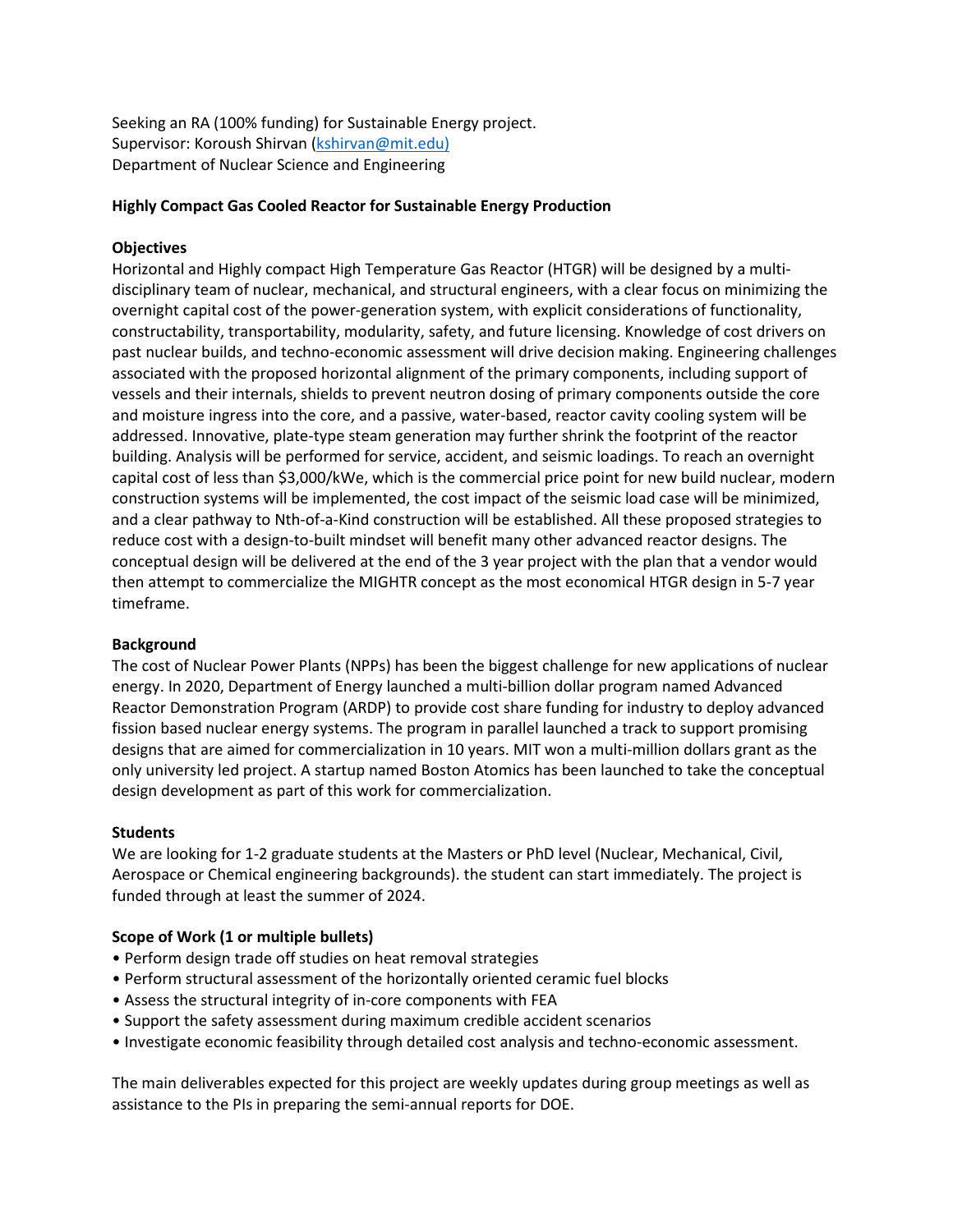# **Contact**

Students interested in this project should contact Prof. Koroush Shirvan [\(kshirvan@mit.edu\)](mailto:kshirvan@mit.edu).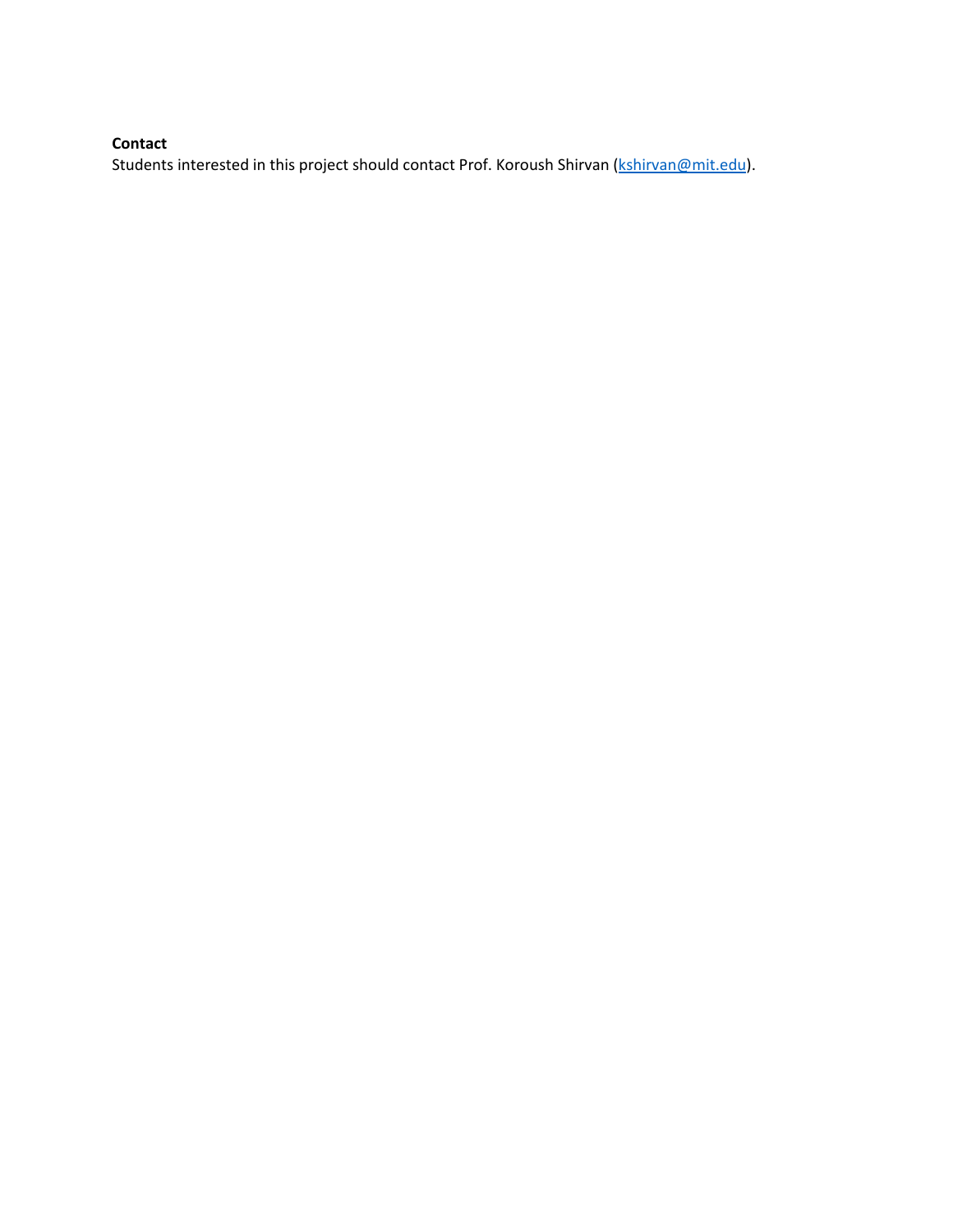



NSE **Nuclear Science** and Engineering

# **Highly Compact Gas Cooled Reactor for Sustainable Energy Production**

Prof. Koroush Shirvan (NSE)

## **Objectives**

Horizontal and Highly compact High Temperature Gas Reactor (HTGR) will be designed by a multidisciplinary team of nuclear, mechanical, and structural engineers, with a clear focus on minimizing the overnight capital cost of the power-generation system, with explicit considerations of functionality, constructability, transportability, modularity, safety, and future licensing. Knowledge of cost drivers on past nuclear builds, and techno-economic assessment will drive decision making. Engineering challenges associated with the proposed horizontal alignment of the primary components, including support of vessels and their internals, shields to prevent neutron dosing of primary components outside the core and moisture ingress into the core, and a passive, waterbased, reactor cavity cooling system will be addressed. Innovative, plate-type steam generation may further shrink the footprint of the reactor building. Analysis will be performed for service, accident, and seismic loadings. To reach an overnight capital cost of less than \$3,000/kWe, which is the commercial price point for new build nuclear, modern construction systems will be implemented, the cost impact of the seismic load case will be minimized, and a clear pathway to Nth-of-a-Kind construction will be established. All these proposed strategies to reduce cost with a design-to-built mindset will benefit many other advanced reactor designs. The conceptual design will be delivered at the end of the 3 year project with the plan that a vendor would then attempt to commercialize the MIGHTR concept as the most economical HTGR design in 5-7 year timeframe.



## **Background**

The cost of Nuclear Power Plants (NPPs) has been the biggest challenge for new applications of nuclear energy. In 2020, Department of Energy launched a multi-billion dollar program named Advanced Reactor Demonstration Program (ARDP) to provide cost share funding for industry to deploy advanced fission based nuclear energy systems. The program in parallel launched a track to support promising designs that are aimed for commercialization in 10 years. MIT won a multimillion dollars grant as the only university led project. A startup named Boston Atomics has been launched to take the conceptual design development as part of this work for commercialization.